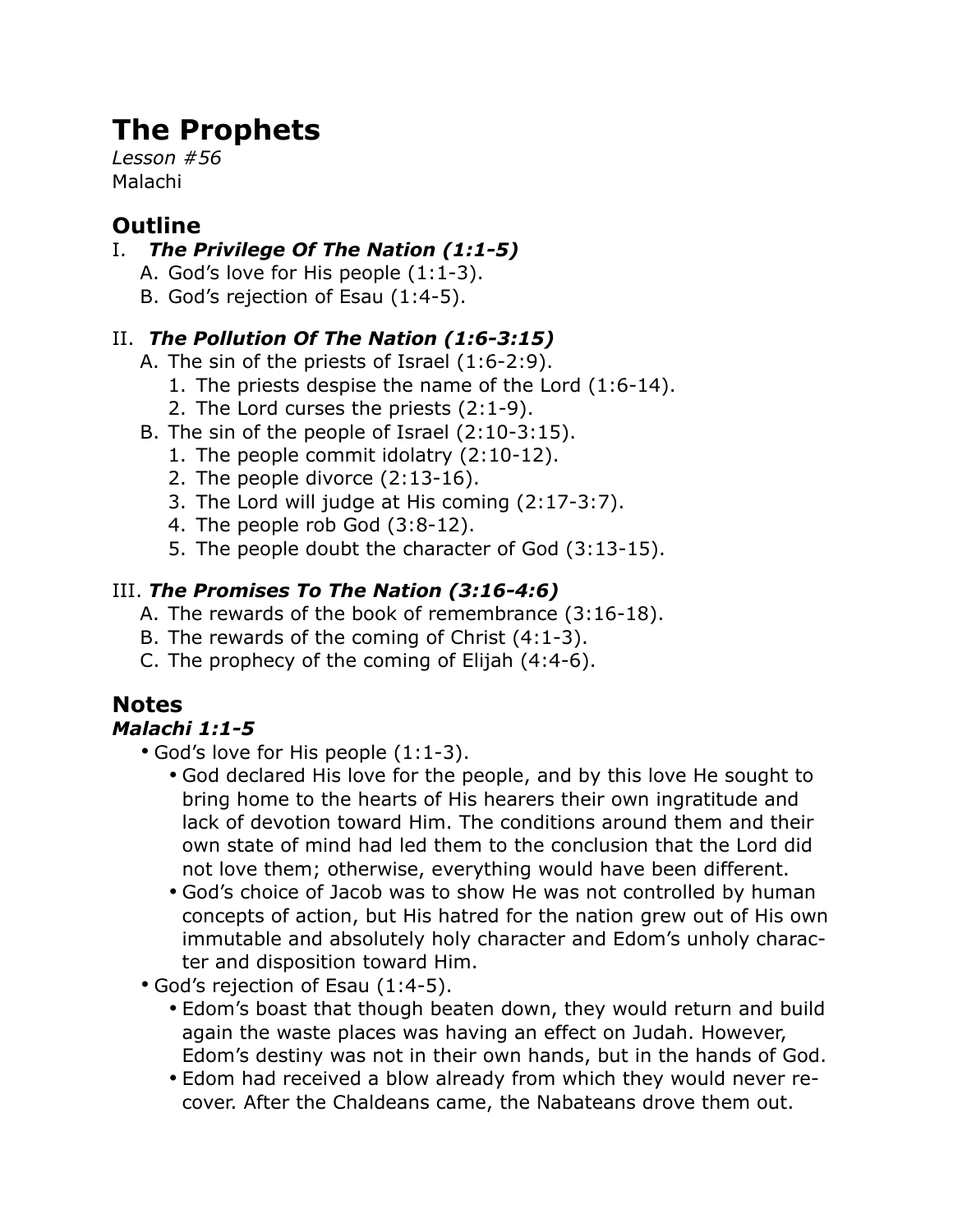Then they were conquered by the Maccabees and finally the Romans drove them into the eastern desert.

• Jacob would continue as a people and see the fulfillment of this word in Edom's complete destruction. In God's favor toward Jacob and His casting down of Edom, He would be magnified in the eyes of the world.

#### *Malachi 1:6-3:15*

- The sin of the priests of Israel (1:6-2:9).
	- The priests despise the name of the Lord (1:6-14).
		- God began His rebuke of the priests and people by an appeal to a long established principle among the Semitic race and His own people in particular. He spoke of the honor of a son for his father and a servant for his master.
		- If honor and respect on the part of sons and servants for their father and master was accepted among them as a fundamental of society, where then was their honor and fear of God?
		- God charged the priests, who were responsible for the sacrifices, with having offered polluted bread on His altar. They were saying that the whole of God's worship was contemptible by their word and by their action in what they offered to Him.
		- God wanted there to be one among them with sufficient jealousy for Him and His altar to close the doors against such profane worship. It is better to lock the doors and stay at home than be guilty of their practices.
	- The Lord curses the priests (2:1-9).
		- The priests had insulted the name of God and had brought it into disgrace; now they must give glory to it or suffer the consequence of God's curse, demonstrated in the outpouring of His wrath.
		- "Dung" was the waste of the sacrificial animal that normally was carried outside the camp, but here it is first used as a gross insult to the officiating priests; they and it would be carried away.
		- Instead of finding the faithful ideal among the priests, God made three solemn charges of corruption and faithlessness in vs. 8. The verdict came and the sentence on the priests involved shame and humiliation.
- The sin of the people of Israel (2:10-3:15).
	- The people commit idolatry (2:10-12).
		- The broad introductory statement is, of course, addressed to the people of Israel, not to the Moabites, Tyrians, Philistines, Syrians or others with whom the intermarriage had taken place.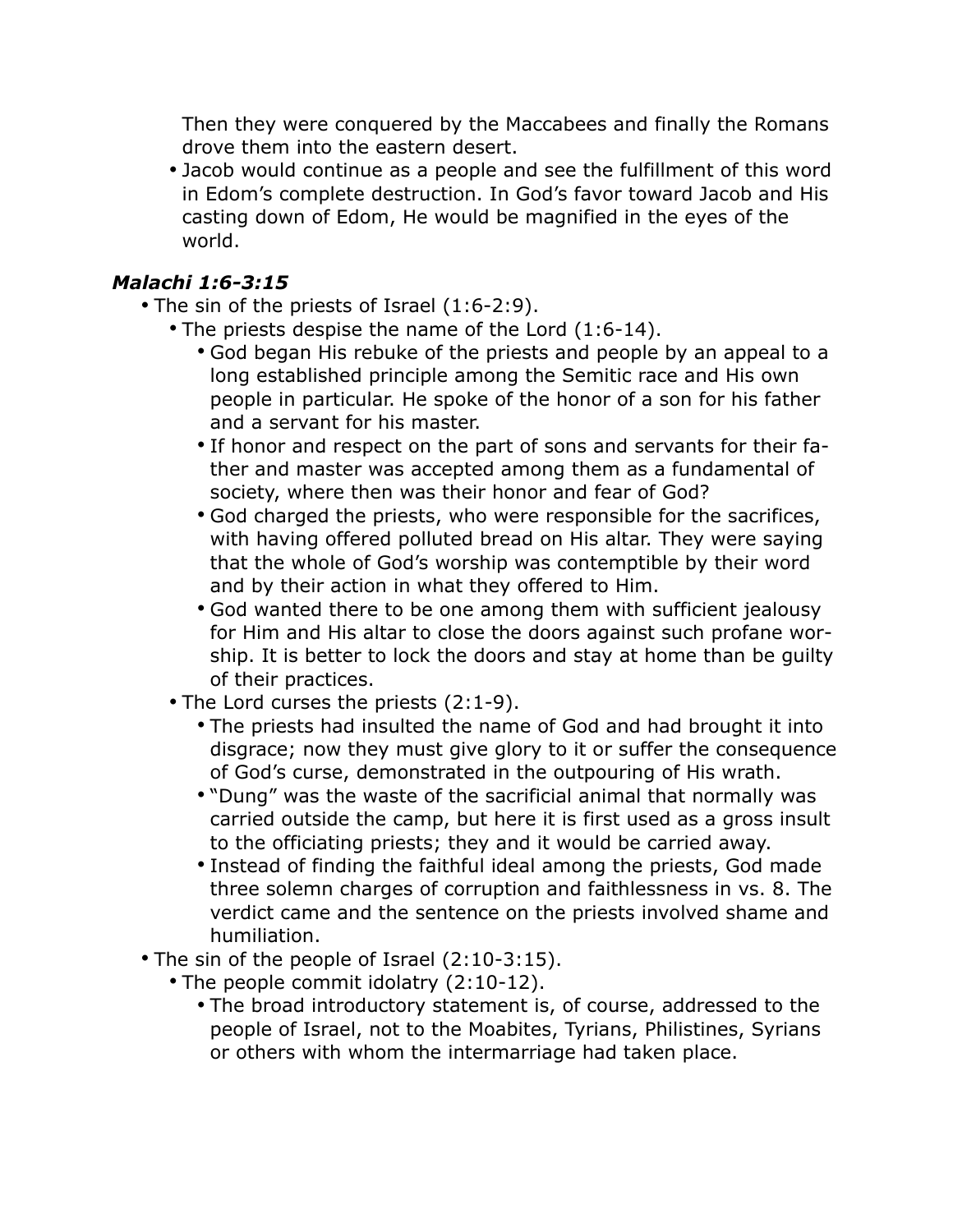- God would punish this sin by cutting off every man who committed it. All betrayals, from the slightest unkindness to the grossest injustice, merit God's disapproval.
- The people divorce (2:13-16).
	- Not only had they married foreign wives, but they had put away their faithful companions, rejecting the covenant of their youth. The expression used is a metaphor in which the rejected wives were covering the altar with their tears, weeping and sighing to such a degree that the fire was extinguished and the sacrifices were never received but rejected by God. The tears of these mistreated wives stood as an unyielding barrier between the worshipers and God.
	- No one with a remnant of the spirit of respect for the law of God and of feeling for his mate would do as the people had done. Anyone desiring to have a godly or holy posterity, which God desired, would not have put away his Hebrew wife and married a heathen women.
	- God has always intended that there should be one women for one man. The man who puts away his wife, willfully ignoring her tears and her deeply wounded feelings, covers his garment, himself and his character with the violence of iniquity.
- The Lord will judge at His coming (2:17-3:7).
	- The remainder of the book is introduced by vs. 17. The faithless multitude of the people had worn God's patience thin by their skeptical attitude toward Him. The address is not to any one class in particular but to the large majority who had lost their faith in God.
	- The promise of a messenger rests on the prophecy of Isaiah (40:3-5); this messenger is the Elijah of 4:5. There is no prophecy more clearly established than that the "voice" of Isaiah (40:3) and the Elijah of Malachi (4:5) is John the Baptist (cf. Matthew 3:3; Mark 1:3; Luke 1:17; 3:4; John 1:23). This messenger would go before and prepare the way for the Lord's coming. Furthermore, we have the testimony of Jesus Himself that the prophecy of Malachi was fulfilled in John the Baptist (Matthew 11:10) and that John the Baptist was the Elijah that was to come (Matthew 11:14).
	- However, the coming of God will not be as they had expected; for He will not come simply as a judge of the heathen, but as a judge of His own as well. The Lord will not come simply as a fire, but as a smelter, purging the dross from the silver.
	- Not only will He come in judgment against the priests, but He will come also against all the wicked among the people. God would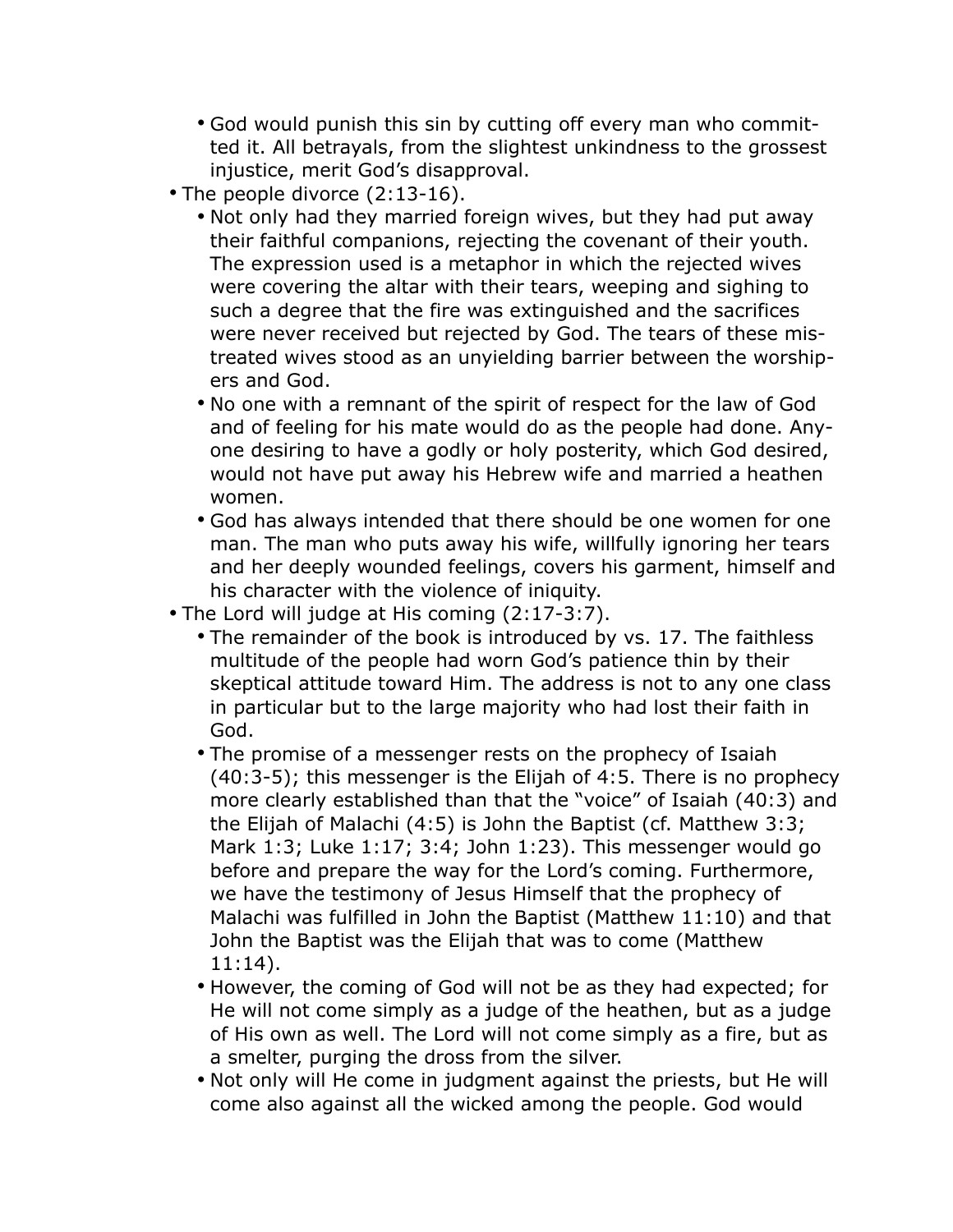judge the moral and ethical sins of the people. Their problem was that they did not fear God.

- The people rob God (3:8-12).
	- To rob one's fellow man was a great sin, but to rob God should have been unthinkable. Tithes and offerings given freely are acknowledgments of the ownership of God and the stewardship of man.
	- God challenges the people to measure their faith with their deeds. In short, if they did their part, God would certainly do His.
	- From a general statement of blessing, Malachi next specifies that the form of their blessings would be agricultural. Then, as is always the case, there was a purpose for the blessing. Not merely would God's people be comfortable, healthy and happy, but His name would also be honored.
- The people doubt the character of God (3:13-15).
	- The Lord had laid before them the reason for withholding His blessings. He then made another charge against them: they had harsh words against God, questioning His moral government among men.
	- They had put their confidence in the outward fasting which was of no worth before God. This question had been clearly settled by Zechariah (7:1-8:23).
	- The murmurers charged that the proud who worked wickedness were built up by God and that, though they tempted God, they escaped from judgment (cf. Isaiah 5:20).

#### *Malachi 3:16-4:6*

- The rewards of the book of remembrance (3:16-18).
	- Malachi portrays God as listening to those who feared Him. What they were saying, we do not know; perhaps it was an expression of love and worship. The idea of God's keeping written records appears frequently in scripture (cf. Exodus 32:32; Psalm 69:28; Isaiah 4:3; 49:16; Daniel 12:1; Luke 10:20; Philippians 4:3; Hebrews 12:23; Revelation 3:5; 13:8; 17:8; 20:12, 15; 21:27).
	- God's people will be His very own, and He will spare them. On that day, when all wrongs are rectified and all wickedness punished, it will be apparent that God does judge justly and that He does make a distinction between those who serve Him and those who do not.
- The rewards of the coming of Christ (4:1-3).
	- The reference to the coming of the day of judgment as a devouring fire was often used by former prophets (e.g., Amos 1:4, 7; Zephaniah 1:18; 3:8). It would burn as a furnace in which the wicked and proud would be as the dry stubble of the wheat field.